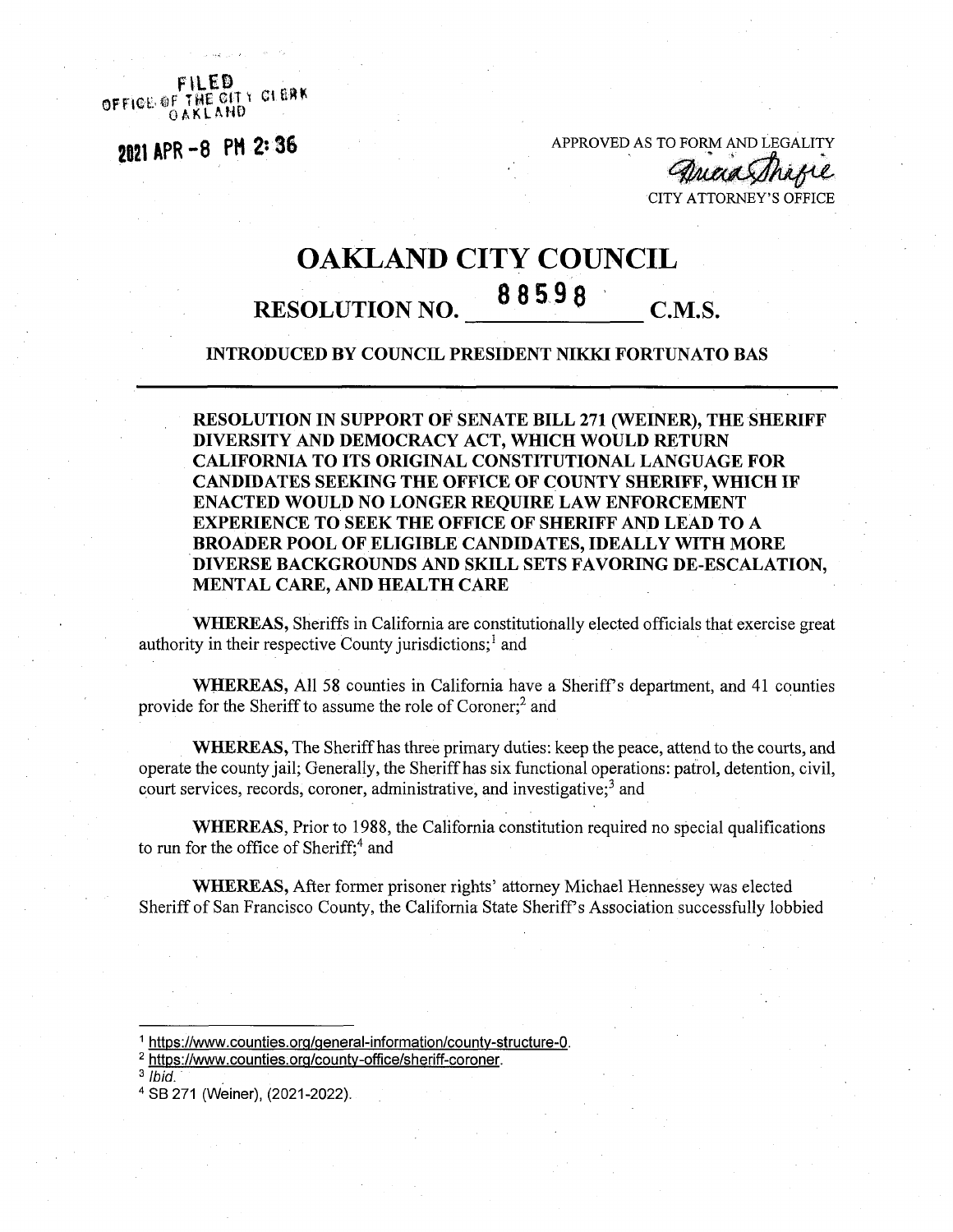for a bill that restricted candidates to those with current and former law enforcement experience, codified at Government Code Section  $24004.3$ ;<sup>5</sup> and

**WHEREAS,** As a result, the pool of candidates grew smaller and many Sheriffs are unopposed when seeking reelection;<sup>6</sup> and

WHEREAS, In 2014, only 19 of the 58 counties in California had a contested race for the office of Sheriff, and in 2021, 49 of the sitting Sheriffs are white males, which does not reflect the demographics of the diverse constituents most Sheriffs represent;<sup>7</sup> and

WHEREAS, San Francisco Sheriff Michael Hennessey enacted many successful reform and anti-recidivism programs and was reelected seven times, becoming widely respected and the longest tenured Sheriff in California history;<sup>8</sup> and

**WHEREAS,** community protests against police brutality and violence — which escalated following the murder of George Floyd in 2020 — have overwhelmingly called for elected officials nationwide to reimagine public safety, by shifting some duties away from armed law enforcement to unarmed civilians, social workers, and mental health practitioners with expertise providing culturally- and trauma-informed responses; and

**WHEREAS,** several counties including Los Angeles, Santa Clara, and San Diego have created civilian oversight boards due to reports of horrific conditions in their jails, and misconduct by their Sheriff's department;<sup>9</sup> and

WHEREAS, In *Dibb v. County of San Diego* (1994),<sup>10</sup> the California Supreme Court upheld the authority to create such boards; and

**WHEREAS,** the restrictions limiting candidates to those with law enforcement experience has resulted in Sheriffs that are generally not well suited to reimagining public safety, as they lack de-escalation training, rehabilitative and restorative justice backgrounds, and mental health crisis intervention training as development of these skills are typically not provided by police and sheriff's training academies; and

**WHEREAS,** Sheriffs in counties with larger populations manage thousands of employees, most of which are unarmed civilian employees, and

<https://www.fresnobee.com/opinion/editorials/article249037225.html>

<sup>8</sup> [https://en.wikipedia.org/wiki/Michael](https://en.wikipedia.org/wiki/Michael_Hennessey) Hennessey.

<sup>9</sup> Miller, Leila, (Dec. 6, 2020), *California bets that civilian oversight can help reform police. But will watchdogs have the power they need?,* [https://www.latimes.com/california/storv/2020-12-Q6/california](https://www.latimes.com/california/storv/2020-12-Q6/california-police-oversight-commissions-qain-power)[police-oversight-commissions-qain-power](https://www.latimes.com/california/storv/2020-12-Q6/california-police-oversight-commissions-qain-power).

10 *Dibb v. County of San Diego, 8 Cal.4<sup>th</sup> 1204 (1994).* 

<sup>5</sup> Sabatini, J. (2021, March 30). California Bill would lift restrictions on who can run for sheriff. *SF Examiner,* [https://www.sfexaminer.com/news/california-bill-would-lift-restrictions-on-who-can-run-for](https://www.sfexaminer.com/news/california-bill-would-lift-restrictions-on-who-can-run-for-sheriff/)[sheriff/.](https://www.sfexaminer.com/news/california-bill-would-lift-restrictions-on-who-can-run-for-sheriff/)

 $^6$  San Louis Obispo Tribune Editorial Board. (2021, Feb. 5). Anyone would be allowed to run for Sheriff in California - if the State drops the eligibility requirements. *Fresno Bee.* 

<sup>7</sup> Fernelius, K. J. (2021, Feb. 1). Let Civilians Run for Sheriff Again, New California Bill Proposes. *The* Appeal, https://theappeal.org/politicalreport/california-overturn-sheriff-requirements/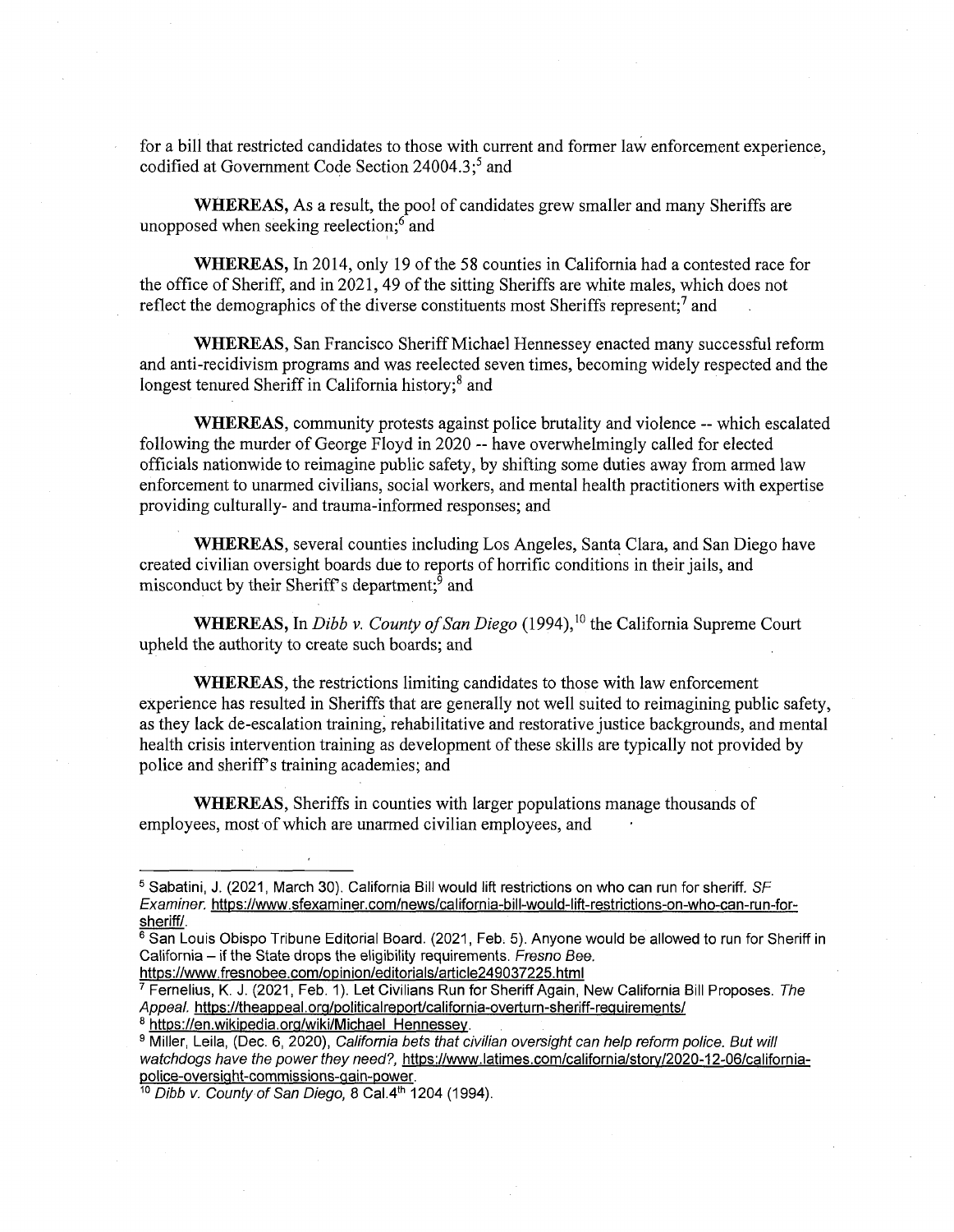**WHEREAS,** Such employees outnumber armed sworn employees in each of the 58 California counties; and

**WHEREAS,** Sheriffs in California formally opposed the sanctuary protections provided by SB 54 (California Values Act) enacted into law in 2018, and many continue to cooperate with Immigrations and Customs Enforcement  $(ICE)$ ;<sup>11</sup> and

WHEREAS, in 2017 Alameda County Sheriff Ahern invited The Oath Keepers to participate in his Urban Shield "war games" and allowed them to distribute propaganda;<sup>12</sup> and

**WHEREAS,** Members ofThe Oath Keepers have since been investigated and/or arrested by the FBI for participating in the January 6, 2021 "Trump Insurrection" challenging the certification of President Joe Biden's election results; $^{13}$  and

**WHEREAS,** in July 2017, a woman gave birth alone while confined to solitary confinement at Santa Rita Jail, despite screaming for hours for medical attention;<sup>14</sup> and

WHEREAS, Alameda County and Sheriff Ahern are now the subject of a federal civil rights lawsuit:<sup>15</sup> and

**WHEREAS,** after paying \$149 million in just five years due to civil rights violations, sexual assault, excessive force, and killings, and due to resisting oversight and reform efforts, in 2020 the Board of Supervisors for the County of Los Angeles voted to explore removing Sheriff Villanueva and making the office of Sheriff an appointed position;<sup>16</sup> and

**WHEREAS,** Sheriffs have resisted calls to release or socially distance inmates and employees suffering from COVID-19 outbreaks in their respective jails, even as their own jail staff began to suffer the negative health consequences of the coronavirus, including death;<sup>17</sup> and

<sup>13</sup> Barrett, D. & Hsu, S. S. (2021, Jan. 18). FBI probes possible connections between extremist groups at heart of Capitol violence. *The Washington Post,* [https://www.washinatonpost.com/national-securitv/oath](https://www.washinatonpost.com/national-securitv/oath-keeper-three-percenter-arrests/2021/01/17/27e726f2-5847-11eb-a08b-f1381ef3d207_storv.html)[keeper-three-percenter-arrests/2021/01/17/27e726f2-5847-11eb-a08b-f1381ef3d207](https://www.washinatonpost.com/national-securitv/oath-keeper-three-percenter-arrests/2021/01/17/27e726f2-5847-11eb-a08b-f1381ef3d207_storv.html) storv.html

<sup>14</sup> Fagen, Kevin (Aug. 20, 2018), Alameda County inmate gave birth in isolation cell, her screams ignored, suit says, [https://www.sfchronicle.com/crime/article/Alameda-Countv-inmate-aave-birth-in-isolation-](https://www.sfchronicle.com/crime/article/Alameda-Countv-inmate-aave-birth-in-isolation-13170381.oho)[13170381.oho](https://www.sfchronicle.com/crime/article/Alameda-Countv-inmate-aave-birth-in-isolation-13170381.oho)

<sup>11</sup> Davis, K. (2020, Oct. 8). ICE arrests 24 in San Diego in operation targeting immigration 'sanctuary' laws. *Los Angeles Times,* [https://www.latimes.com/california/storv/2020-10-Q8/ice-sanctuarv-policies](https://www.latimes.com/california/storv/2020-10-Q8/ice-sanctuarv-policies-arrest-san-dieao)[arrest-san-dieao](https://www.latimes.com/california/storv/2020-10-Q8/ice-sanctuarv-policies-arrest-san-dieao) .

<sup>&</sup>lt;sup>12</sup> Stop Urban Shield Coalition, Sept. 2017,

<https://www.afsc.orq/sites/default/files/documents/Urban%20Shield%20Report%20Card2.pdf>.

 $\frac{15}{15}$  Ruggiero, A. (2018, August 22). Woman who gave birth alone in Alameda County jail, screaming for hours, sues county. *East Bay Times.* [https://www.eastbavtimes.com/2018/08/21/woman-who-aave-birth](https://www.eastbavtimes.com/2018/08/21/woman-who-aave-birth-aione-in-alameda-countv-iail-screaminq-for-hours-sues-countv/)[aione-in-alameda-countv-iail-screaminq-for-hours-sues-countv/](https://www.eastbavtimes.com/2018/08/21/woman-who-aave-birth-aione-in-alameda-countv-iail-screaminq-for-hours-sues-countv/)

<sup>16</sup> Tchekmedyian, A. (2020, November 10). L.A. County supervisors vote to explore removing sheriff. *Los Angeles Times.* [https://www.latimes.com/california/storv/2020-11-1Q/supervisors-seek-sheriff-removal](https://www.latimes.com/california/storv/2020-11-1Q/supervisors-seek-sheriff-removal-ootions)[ootions](https://www.latimes.com/california/storv/2020-11-1Q/supervisors-seek-sheriff-removal-ootions)

<sup>17</sup> Trageser, C. & Stegall, K. (2020, December 22). COVID-19 Cases Spike At San Diego County Jails And Detention Centers. *KPBS.* [https://www.kpbs.org/news/2020/dec/22/covid-19-cases-surae-san-dieqo](https://www.kpbs.org/news/2020/dec/22/covid-19-cases-surae-san-dieqo-iails-detention/)[iails-detention/](https://www.kpbs.org/news/2020/dec/22/covid-19-cases-surae-san-dieqo-iails-detention/)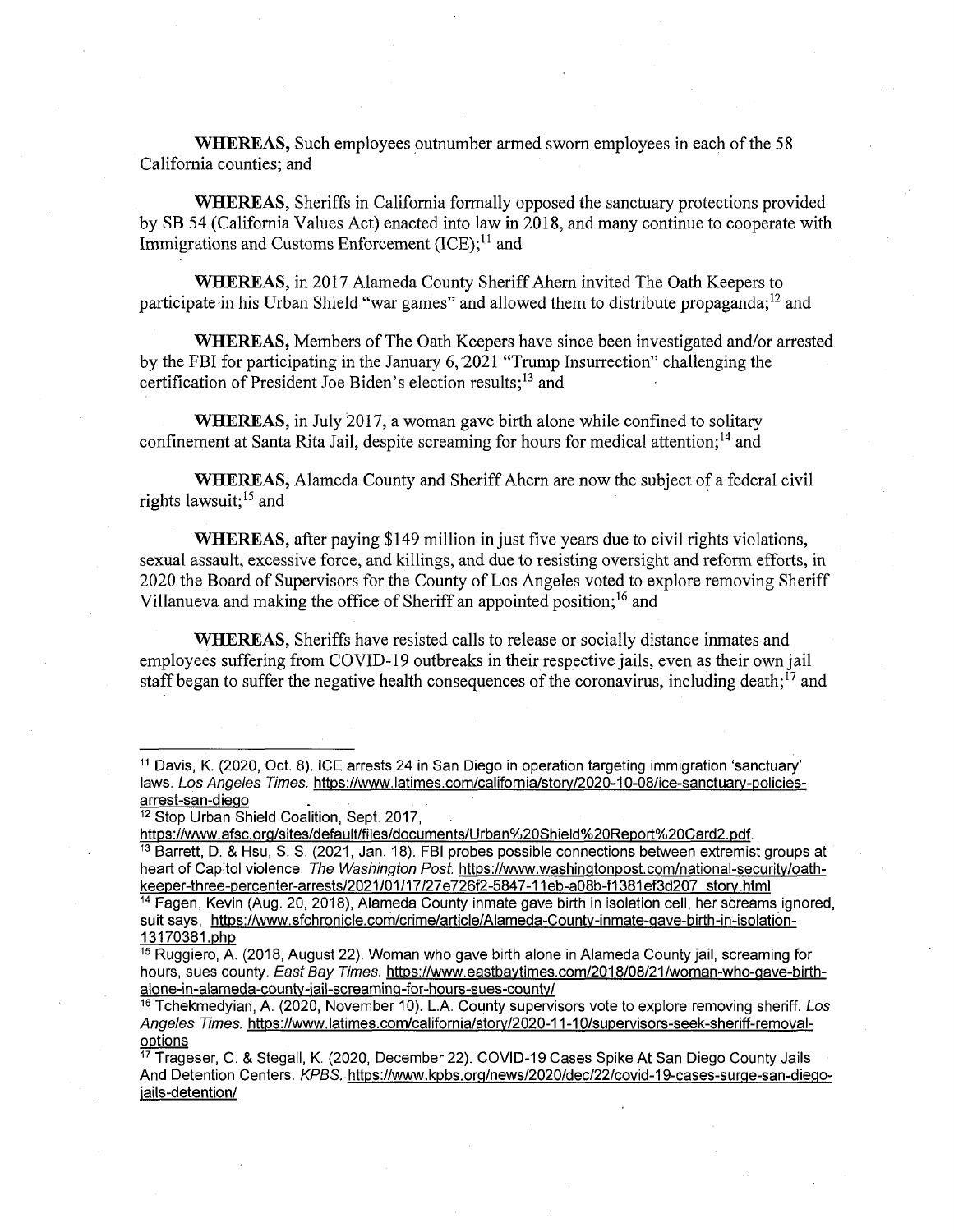**WHEREAS,** San Diego Sheriff Gore's response to the crisis has been to prioritize privatization ofthe county jail's health care services, which could eliminate 350 county employee positions;<sup>18</sup> and

**WHEREAS,** an independent internal San Diego County review found that a woman was left alone to die, after striking her head in jail;<sup>19</sup> and

**WHEREAS,** According to records cited by the San Diego Union-Tribune, more than 150 people have died in custody in San Diego County jails since Sheriff Gore took office; and

WHEREAS, The Union-Tribune also reported that San Diego County has the highest jail mortality rate of the state's six most populous counties; $^{20}$  and

**WHEREAS,** in January 2021, California Attorney General Becerra launched an investigation into the Los Angeles County Sheriff's department for "pattern and practice" civil rights violations; $^{21}$  and

**WHEREAS,** the cities of Alameda and Emeryville in Alameda County have passed similar resolutions in support of Senate Bill 271; and

**WHEREAS,** Senator Wiener, along with colleagues Senator Skinner, Assemblymember McCarty, Assemblymember Kalra, Assemblymember Lee, Assemblymember Wicks, and Assemblymember Ting, has introduced Senate Bill 271 ("The Sheriff Diversity and Democracy Act") to return California to its original constitutional language for candidates seeking the office of County Sheriff, which if enacted would no longer require law enforcement experience to seek the office of Sheriff; now, therefore, be it

**RESOLVED:** that the City Council expresses its support for Senate Bill 271 (Wiener), and urges the California legislature to pass and Governor Gavin Newsom to sign into law Senate Bill 271; and be it

*III III*

*III*

https://www.sandiegouniontribune.com/news/watchdog/story/2021-02-07/woman-left-alone-to-die-afterstrikina-her-head-while-collapsing-in-iail-independent-review-finds

<sup>20</sup> *Ibid.*

<sup>&</sup>lt;sup>18</sup> McDonald, J. (2020, November 16). New COVID-19 outbreak forces transfer of dozens of county jail inmates. *The San Diego Union-Tribune.*

https://www.sandiegouniontribune.com/news/watchdog/story/2020-11-16/new-covid-19-outbreak-forces[transfer-of-dozens-of-countv-iail-inmates](https://www.sandieaouniontribune.com/news/watchdoa/storv/2020-11-16/new-covid-19-outbreak-forces-transfer-of-dozens-of-countv-iail-inmates)

<sup>19</sup> McDonald, J. & Davis, K. (2021, February 7). Woman left alone to die after striking her head in jail, independent review finds. *The San Diego Union-Tribune.*

<sup>21</sup> McGraw, J. (2021, January 22). California launches civil rights probe into L.A. County Sheriff's Department. *KTLA.* [https://ktla.com/news/local-news/california-aq-launches-civil-riahts-investiaation-into-l](https://ktla.com/news/local-news/california-aq-launches-civil-riahts-investiaation-into-l-a-countv-sheriffs-department/)[a-countv-sheriffs-department/](https://ktla.com/news/local-news/california-aq-launches-civil-riahts-investiaation-into-l-a-countv-sheriffs-department/)